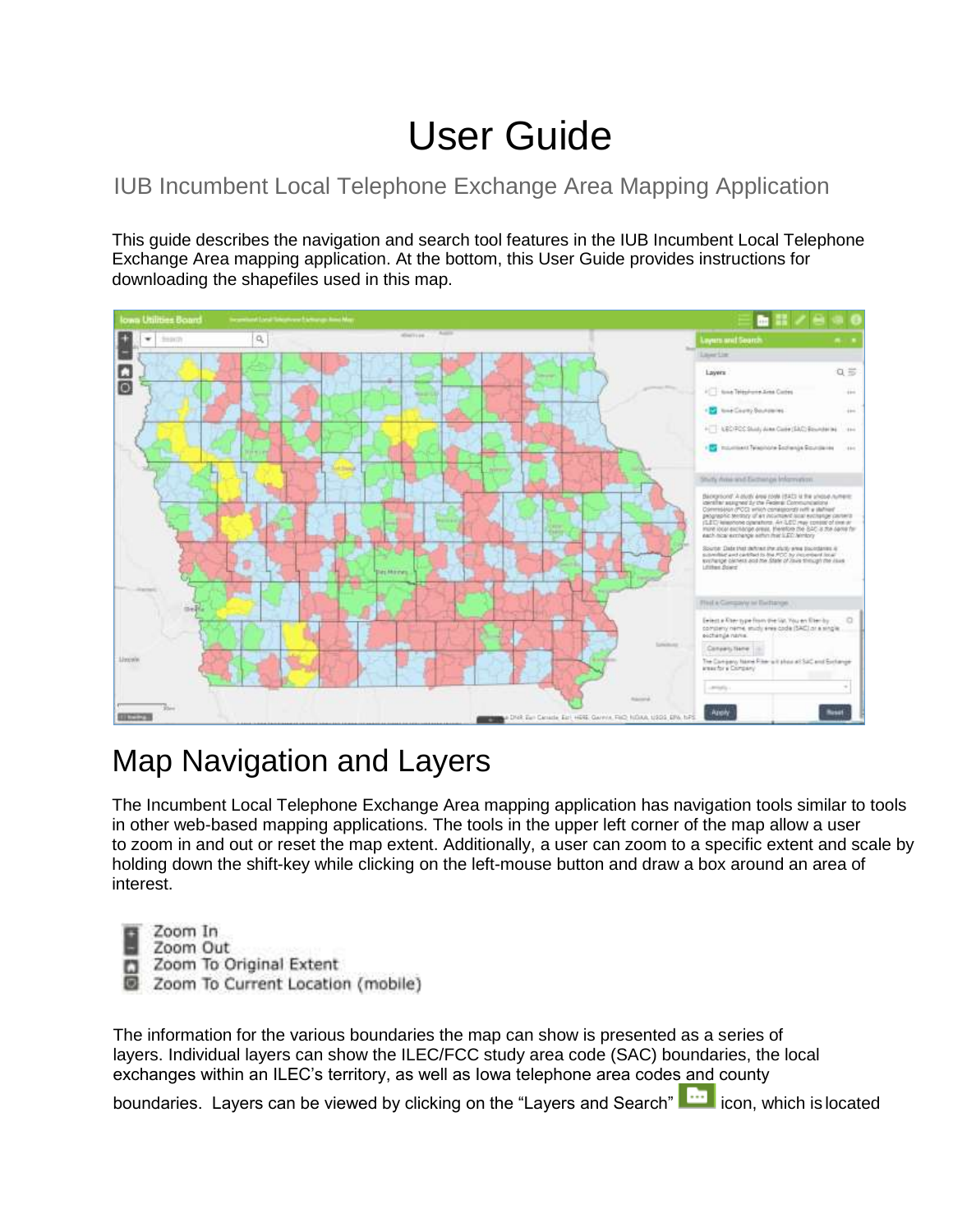in the upper right-hand side of the map in the green toolbar. The map popup window will display information pertaining to the layer(s) selected. The search box will allow you to search for information in other ways, including by address.

## Tools



The map is designed to allow users to examine and interact with data associated with Iowa incumbent local telephone exchange boundaries. The map includes a legend and tools to toggle data layers on/off ("layers and search"), change the basemap or reference map ("basemap gallery"), measure boundaries or areas (measurement), print and add markup (draw). Clicking on one of the icons will activate the tools.

**Legend** - Opens a color-coded key identifying the different incumbent local telephone exchange boundaries viewable on the map. Note: Three major ILECs have a unique color while the light blue shading is used for multiple smaller ILECs.

**Layers and Search** - This tool is the default view when the mapping application first opens. The "Iowa County Boundaries" and "Incumbent Telephone Exchange Boundaries" layers are pre-selected to display. This tool consists of a series of filters or information:

- **Layer List:** This filter tool allows a user to view single map layers or a combination of map layers.
- **Study Area and Exchange Information:** Provides background information to understand the relationship between the data in each layer and the source(s) of the data.
- **Find a Company or Exchange:** This filter allows a user to view information by different categories. A user first selects which category from a drop-down menu to filter by Company Name, Study Area Code (SAC) or a single Exchange Name. Once the category is selected, the user can select from the list of options that populate in the second dropdown. Once both options are selected, a user must click the "Apply" button to filter by those selections. The Print Tool described below can be used to print a map of the filtered areas.

**Basemap Gallery** – This tool opens a panel with options for changing the basemap to imagery or other reference maps, with options that include street view, topographic, and satellite imagery.

**Measure** – This opens a panel of options that allow users to measure by Area, Distance or Location. Each option requires a user to choose the desired unit of measure from the dropdown. Once the measurement tool and associated unit of measure is selected, go to the map and click once at the starting location of the area you would like to measure. Continue clicking once at each point desired on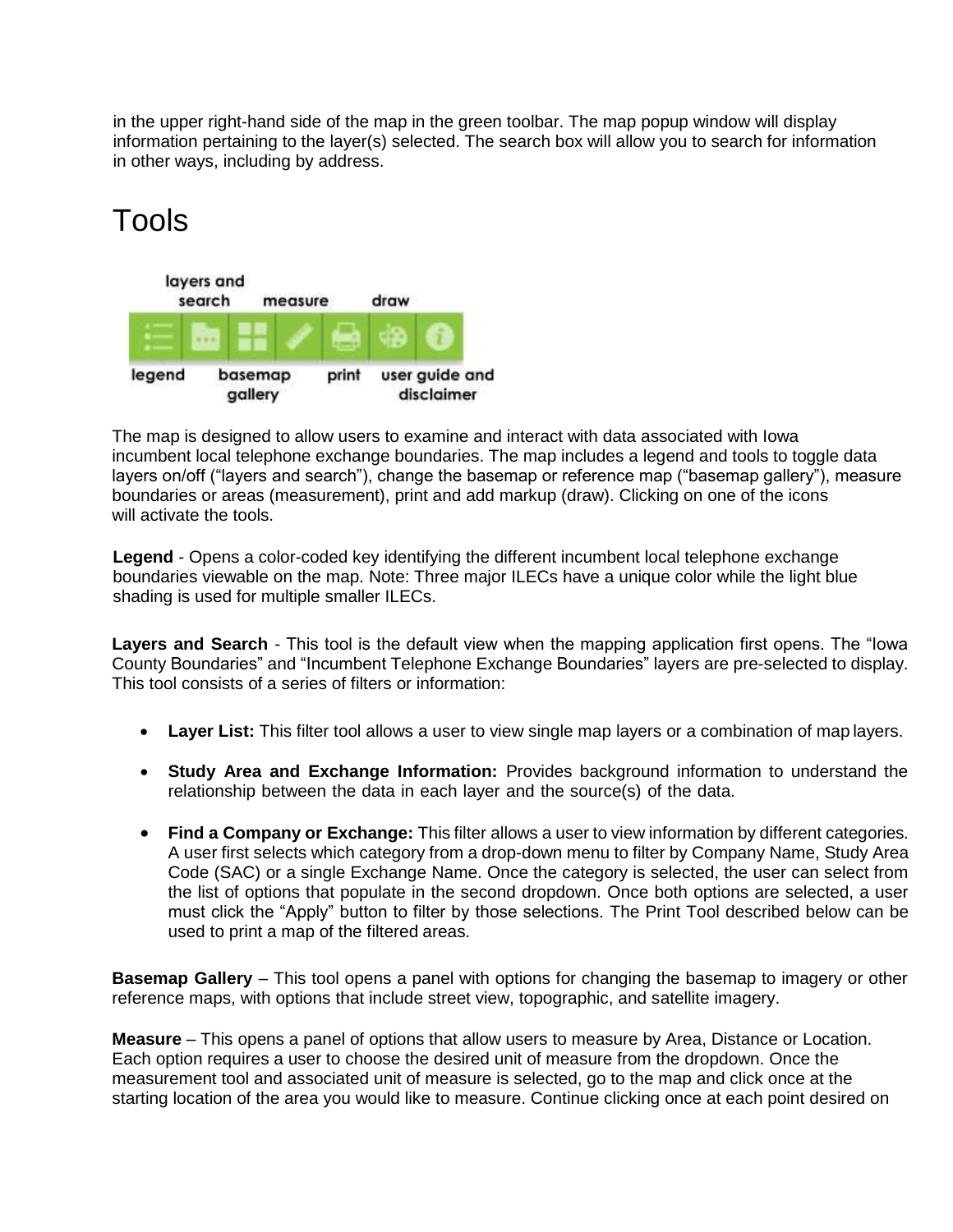the map and double-click to complete the measurement area or line. After completing the measurement(s) the panel will show the total area or length of the sketch.

**Print** - Opens a panel of printing options. The default settings will generate a 11" x 17" PDF of the current map extent with the title reading "" Incumbent Local Telephone Exchange Area Map. Users can personalize the map title and change the size, output type, and other properties by clicking on the advanced tool button below the default print settings.

**Draw** - Opens a panel with various map sketch and markup tools. Options include location markers, line sketching, polygon sketching and label/text tools. Any map markup using the Draw tool will remain on the map until the clear button is clicked. Draw tool sketches/graphics will also be printed if using the print tool. Below is an example of using the Draw tools to markup the map and output as PDF using the Print Tool.

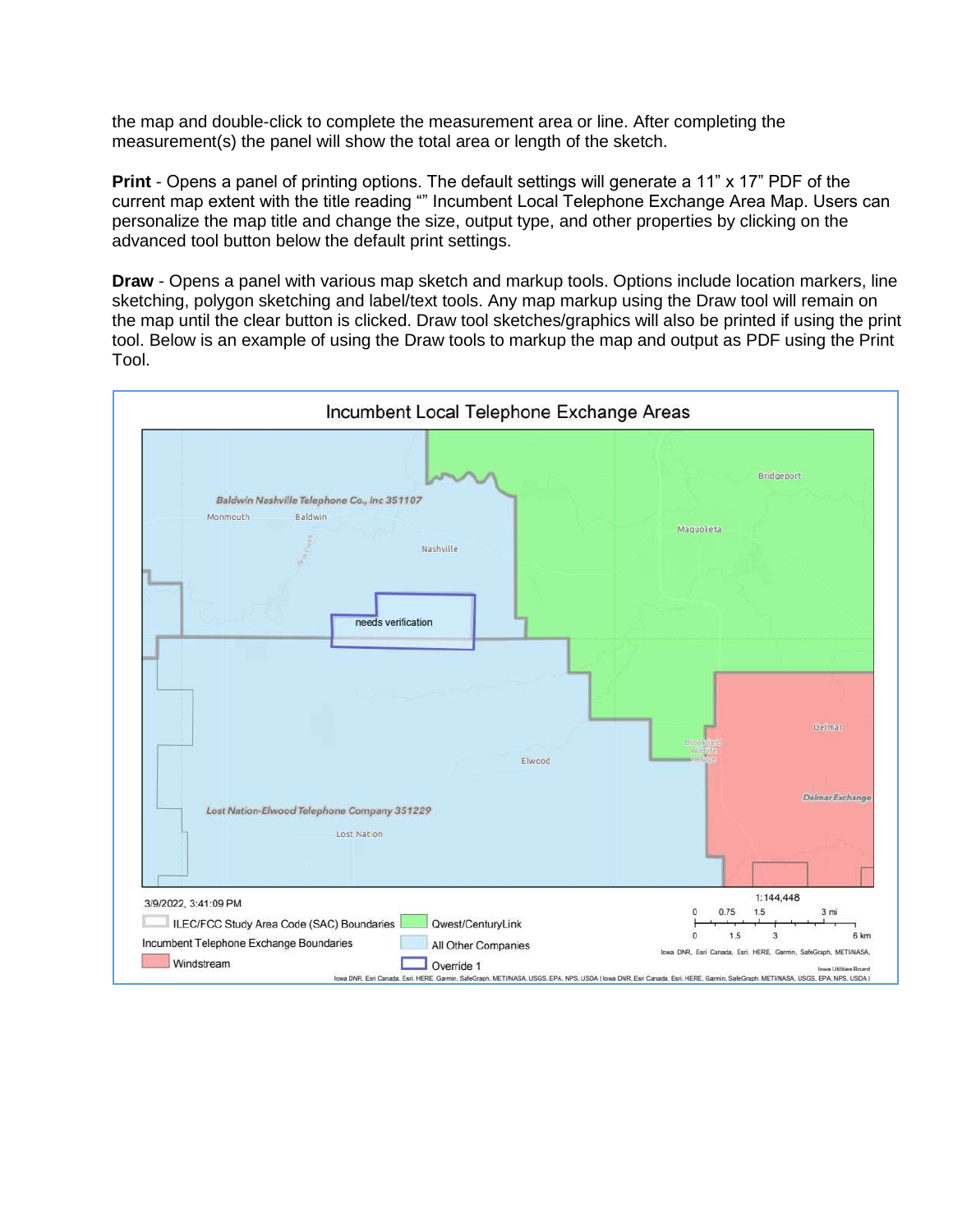#### Downloading ILEC and Exchange Boundary Data

The exchange and ILEC (SAC) boundaries are available for download. A shapefile is a file format for storing the type of data used in GIS maps. A user might want to download a shapefile or KML in order to use that data in geographic information system software (GIS) or Google Earth. The instructions and screenshots that follow offer guidance for downloading geospatial data in a shapefile or KML format from the State of Iowa Geodata Website [\(https://geodata.iowa.gov\)](https://geodata.iowa.gov/)

- 1. Open a web browser and go to [https://geodata.iowa.gov](https://geodata.iowa.gov/)
- 2. In the search box under the Title of the page type the word: exchange. The list should present the two layers available related to ILECs in Iowa. Choose either the "IA Telephone Exchange Boundaries" data or the "IA Incumbent SAC" data.



- 3. After clicking on the desired layer, the website will open to a preview map of the data. If you want to know more information about the data layer, click on the "View Full Details" button on the left side of the screen.
- 4. **Download ALL data**  to download all records in the data layer click on the

Download  $\boxed{\textcircled{1}}$  button on the left side of the preview map. Choose one of the formats listed in the "Download Options" menu. Options that can be displayed in Google Earth include KML and Shapefile. Other software may be able to use other formats.